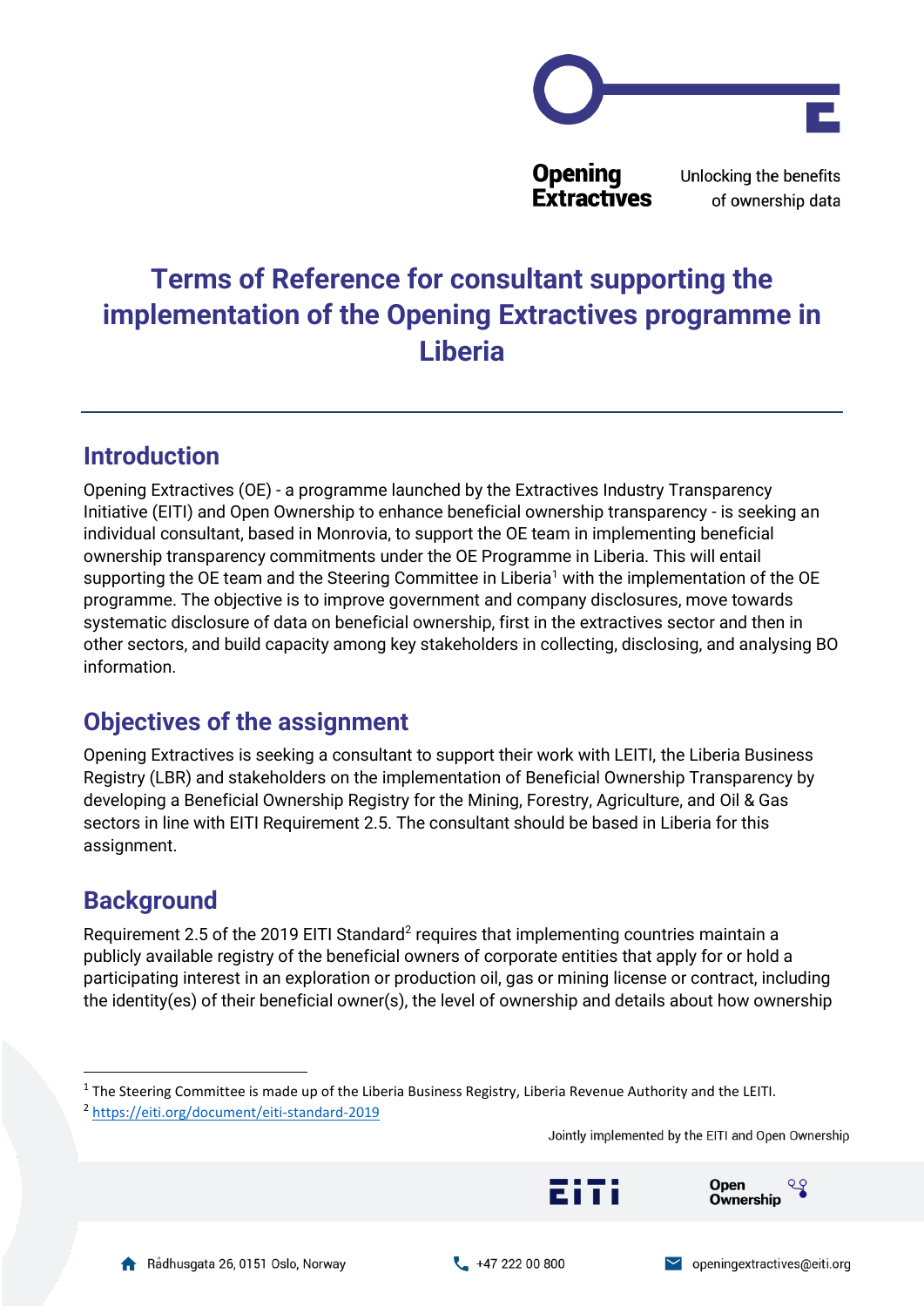

Unlocking the benefits of ownership data

or control is exerted. Also, as of January 1, 2020, all implementing countries are required to develop and publish a comprehensive BO Registry.

As part of its efforts to actualise its commitment to improve beneficial ownership transparency, the Liberian government confirmed its willingness to participate in the Opening Extractives programme on 28 July 2021 and the National Launch of the OE programme held about two months after the commitment. At the launch, the Government gave its complete support for the programme and urged LEITI, LBR and the LRA to work collaboratively towards a swift implementation of the programme.

Liberia's primary objective in the first phase of the programme is to establish a beneficial ownership (BO) register for the Mining, Forestry, Agriculture, and Oil & Gas sectors to be hosted by the Liberian Business Registry (LBR). Liberia's priority areas under this programme include but are not limited to the following: (i) development of a new Beneficial Ownership data collection form and guidance notes in keeping with the EITI, Financial Action Task Force (FATF), and Open Ownership (OO) requirements, (ii) development of internal procedures for the collection of data, storing and releasing of BO information to the public, (iii) development of a detailed training manual for BO, (iv) capacity building for all relevant stakeholders, (v) public sensitisation on BO, and (vi) development of BO regulations.

The OE team has prepared a Phase One work-plan that contains the activities to be executed in the coming months and the consultancy will focus on executing these activities. Below details the scope of works for the Consultant:

# **Scope of work**

The consultant will be expected to undertake the following tasks:

#### **A. Coordinate workshops and consultations sessions required for the process of developing and designing BO declaration forms**

- 1) Support with organising and planning the user consultation sessions on BO declaration form
	- a) Support the OE team and work closely with the technical consultant hired by Open Ownership in organising and coordinating key user group consultation sessions on the draft BO declaration form. This will entail organising consultation sessions based on OOs briefing on [user consultation process](https://www.openownership.org/uploads/open-ownership-effective-consultation-processes-for-bot.pdf) with two groups of users:
		- i) system users such as registered agents, companies, and LBR internal staff who will use the system to submit BO data; and
		- ii) data users such as key government agencies, civil society organisations,

Jointly implemented by the EITI and Open Ownership





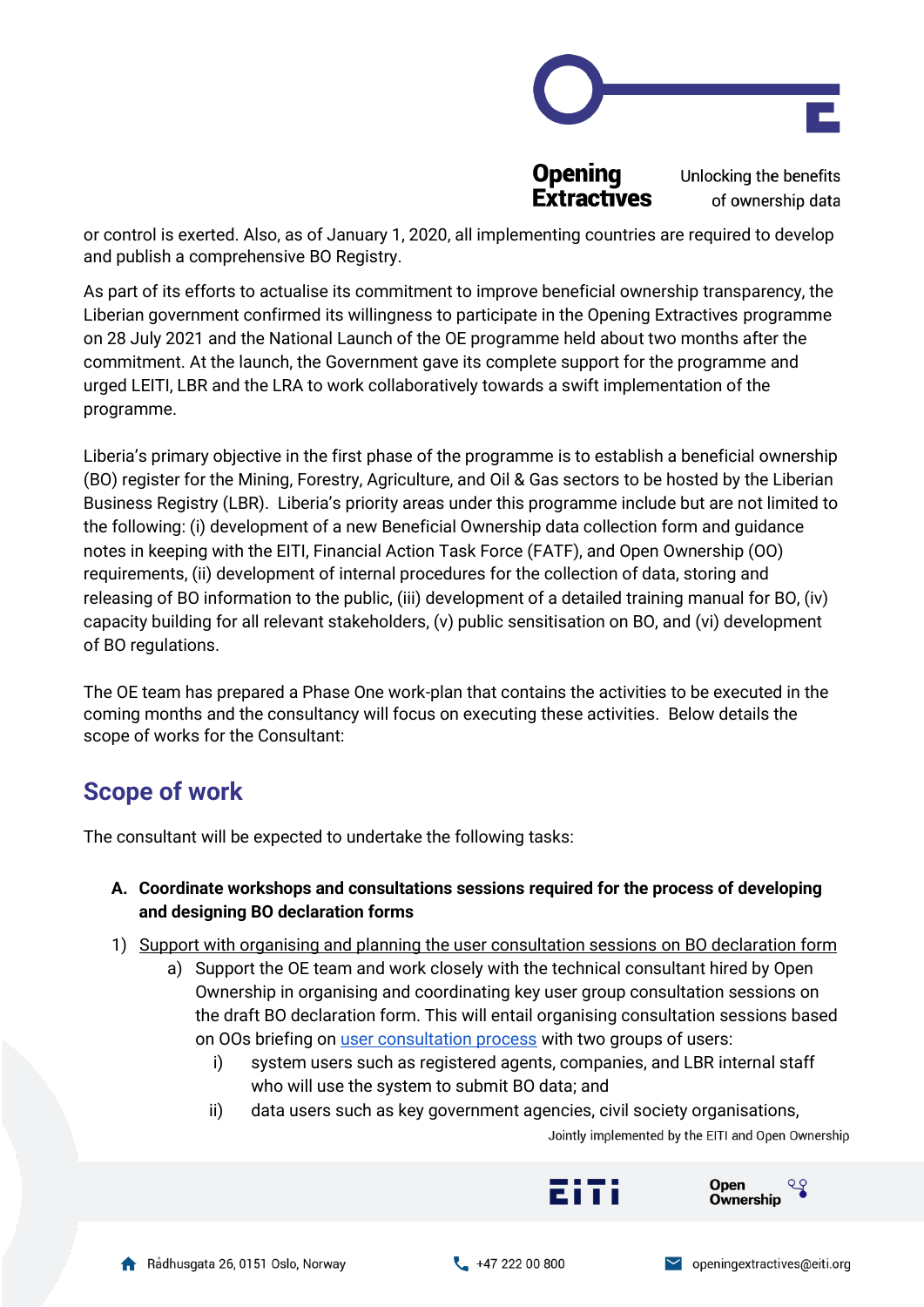



Unlocking the benefits of ownership data

media, and other private stakeholders that will use the data for investigations, due diligence, advocacy, and other related activities;

- iii) Support/encourage the groups in (i) and (ii) above to set up/create networks/platforms (as outcomes from the engagements) for their continuing engagements on BOT activities/monitoring (including those planned under the OE programme support).
- b) To complete the task in (i) above, the consultant will need to identify specific local registered agents, companies within the extractive sector and LBR internal staff who will form the focus group for the system users' session, disseminate key information on the sessions to them and secure their attendance.
- c) To complete the task in (ii) above, the consultant will be required to identify relevant government agencies, CSOs, media actors, and other private sector stakeholders who will form the focus group for the data users' session, disseminate key information on the sessions to them and secure their attendance.
- d) Support the OE team to handle the logistics (venue, printing of any comms materials needed for the sessions, and local travels if required) of organising the above consultation sessions.
- 2) Support with Inter-agency coordination, data collection and sharing
	- a) Support the OE team and work closely with the technical consultant hired by Open Ownership by convening and coordinating government and non-government actors involved in collection, verification, disclosure and use of BO data to provide input on the BO declaration forms. The consultant will:
		- i) with the support of the OE team and Steering Committee, identify the key government agencies involved in BO data collection and monitoring and organise consultation sessions with them
		- ii) organise consultation sessions with organisations providing support on BOT in Liberia and align current and future plans for support (i.e. AfDB, US Embassy, UNODC, EU, GIZ, etc.)
		- iii) disseminate any key information on these sessions to all attendees and confirm their attendance
		- iv) handle all logistics related issues that are inherent in organising these consultation sessions.

#### **B. Public awareness and sensitisation**

1) Support LEITI/OE Steering Committee in raising awareness on Beneficial Ownership in**country** 

Jointly implemented by the EITI and Open Ownership





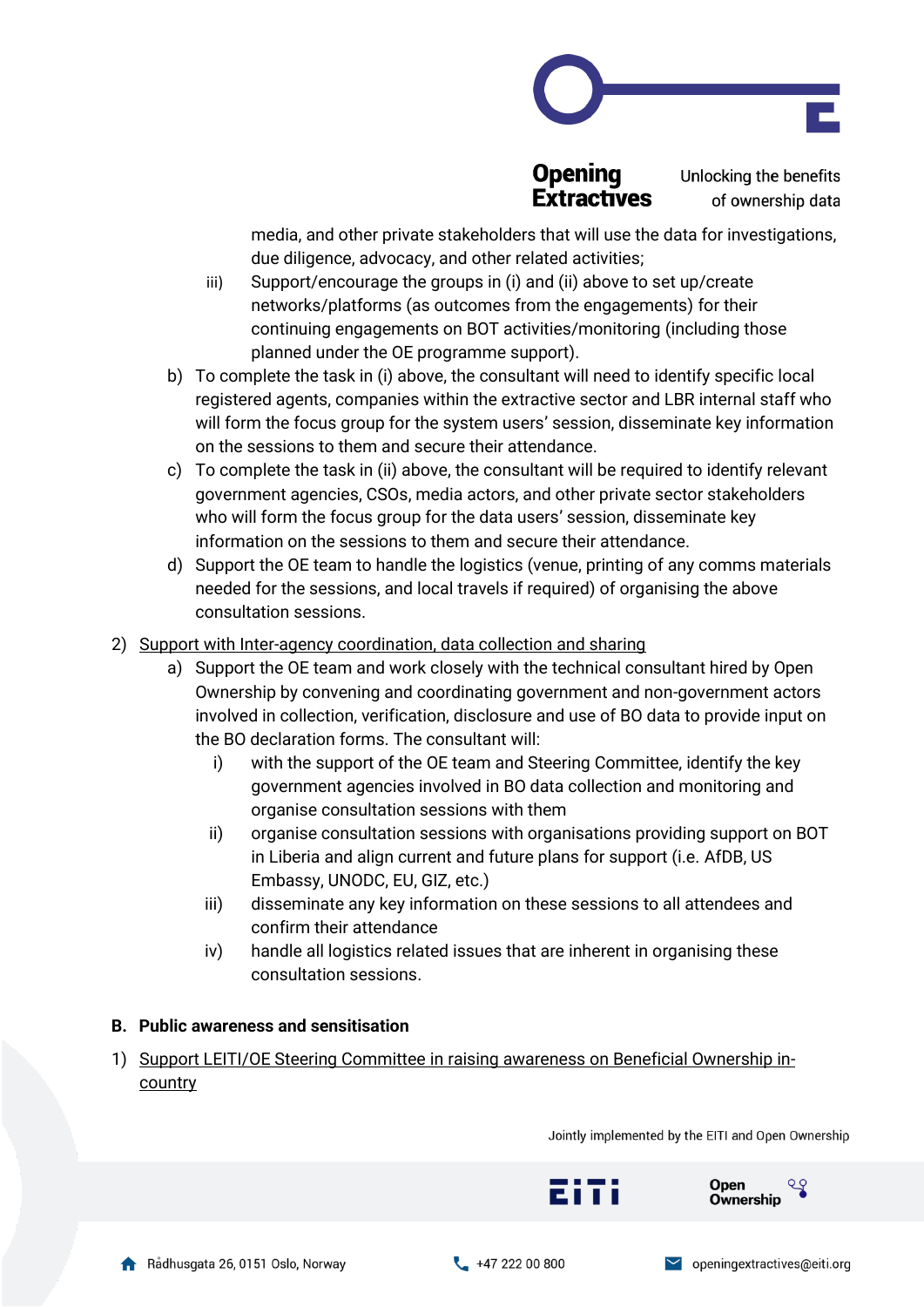

Unlocking the benefits of ownership data

- a) We have identified 6 key counties for public sensitisation Monsorato, Maryland, Monrovia, Bassa, Nimba, Bong, Capemount. The consultant will lead the planning and organising of the BO tour to sensitise the public on BO reforms
- b) The consultant will be required to draw up a plan on how to execute the BO tour and will be expected to:
	- i) create a draft message or a tagline for the tour
	- ii) organise the printing of banners, fliers and any comms material
	- iii) post and share these banners and information sheets in strategic parts of these counties and to strategic stakeholders
	- iv) engage with local media houses and media departments of CSOs to set up interviews, talk shows and on-air sessions on BOT reforms
- c) The consultant will also be expected to handle the logistics of organising BO sensitization workshops for local companies, CSOs, and the media. This also includes ensuring that there is media coverage for events and progress of Opening Extractives in Liberia.

#### **C. Monitoring, Evaluation and Learning Activities and development of public work plan**

- 1. Support with MEL workshops with the Steering Committee
	- a. We will be taking a workshop-based approach to monitoring, evaluating and learning from Liberia's progress and the consultant will be required to support the OE team with organising and facilitating MEL workshops with the Steering Committee. The specific steps that the consultant will be supporting with are:
		- i. Guide the Steering Committee with identifying 3-5 primary national priorities related to BOT
		- ii. Guide the Steering Committee with articulating these national priorities as problem questions (ie: why is there not yet a centralized registry of BO information?)
		- iii. Guide the Steering Committee to map the challenges to OE implementation and address national priorities, by identifying "3 causes" for each priority question, and brainstorm several reasons for each of those causes. These can then be mapped using 'Ishikawa' diagrams
		- iv. Guide the Steering Committee to brainstorm activities and solutions and document these
		- v. Fill the MEL Framework template with all relevant information obtained from the workshop and develop a roadmap or work plan that can be published in line with these priorities, activities, timelines and responsible entities
		- vi. Organise **monthly check-ins with Steering Committee** for monitoring and

Jointly implemented by the EITI and Open Ownership



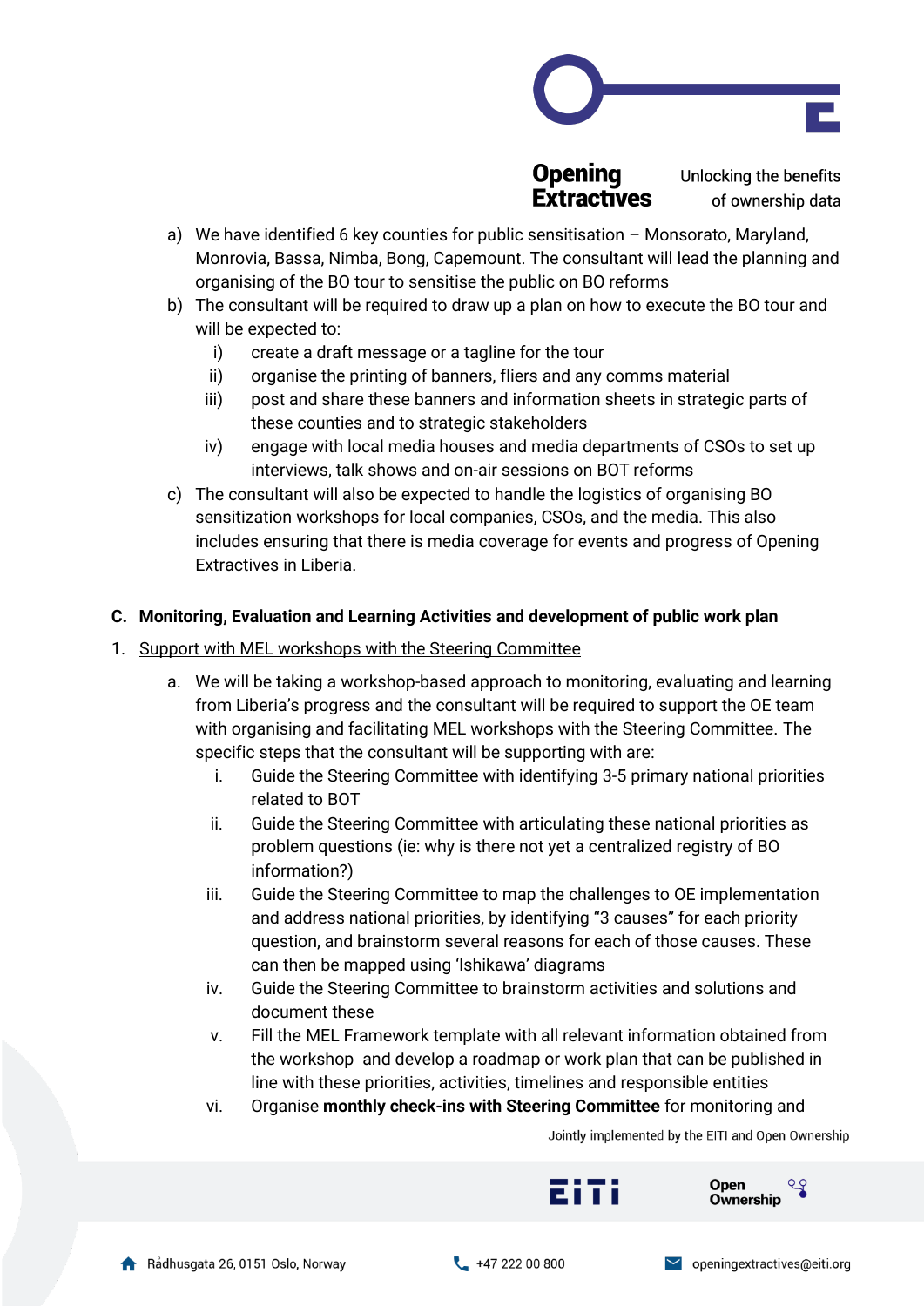

**Opening** 

Unlocking the benefits of ownership data

learning. This will involve reviewing and iterating results chains based on implementation so far.

- **D. Support the EITI in ad hoc coordination of the OE programme in Liberia with regards to the activity areas below, beyond the aforementioned requirements:**
- 1. Political commitment and stakeholder engagement
- 2. Capacity building workshops and awareness raising
- 3. Liberia's involvement in regional workshops and peer exchange
- 4. Monitoring, Evaluation and Learning

# **Qualification requirements**

The Consultant should be credible, trustworthy and technically competent. Short-listed persons will be assessed based on the following criteria/requirements:

- Understanding of the governance and transparency space in Liberia, data transparency, and resource governance issues, preferably with knowledge of extractive industries.
- Experience and knowledge of beneficial ownership transparency tools, use-cases and approaches would be advantageous.
- Experience in engaging and coordinating with multi-stakeholders in Liberia, and in facilitating high level technical engagements and capacity strengthening.
- Skills and experience in coordination, project management, and technical writing.
- Experience of similar jobs in the past.

To ensure quality and independence in the undertaking, the consultant must, in their technical and financial proposals, disclose any potential or actual conflicts of interest, together with a comment about how they may be avoided.

# **Deliverables and duration of consultancy**

The assignment is expected to commence in February 2022 and last for the rest of 2022, for a maximum of 75 days. Within four (4) weeks of the commencement date, the Consultant shall submit a draft programme for the delivery of all the activities outlines in this ToR, including a draft plan for the BO Tour to the OE team for review before same is forwarded to the Liberia Steering Committee for review and approval.

Jointly implemented by the EITI and Open Ownership

Open

**Ownership** 





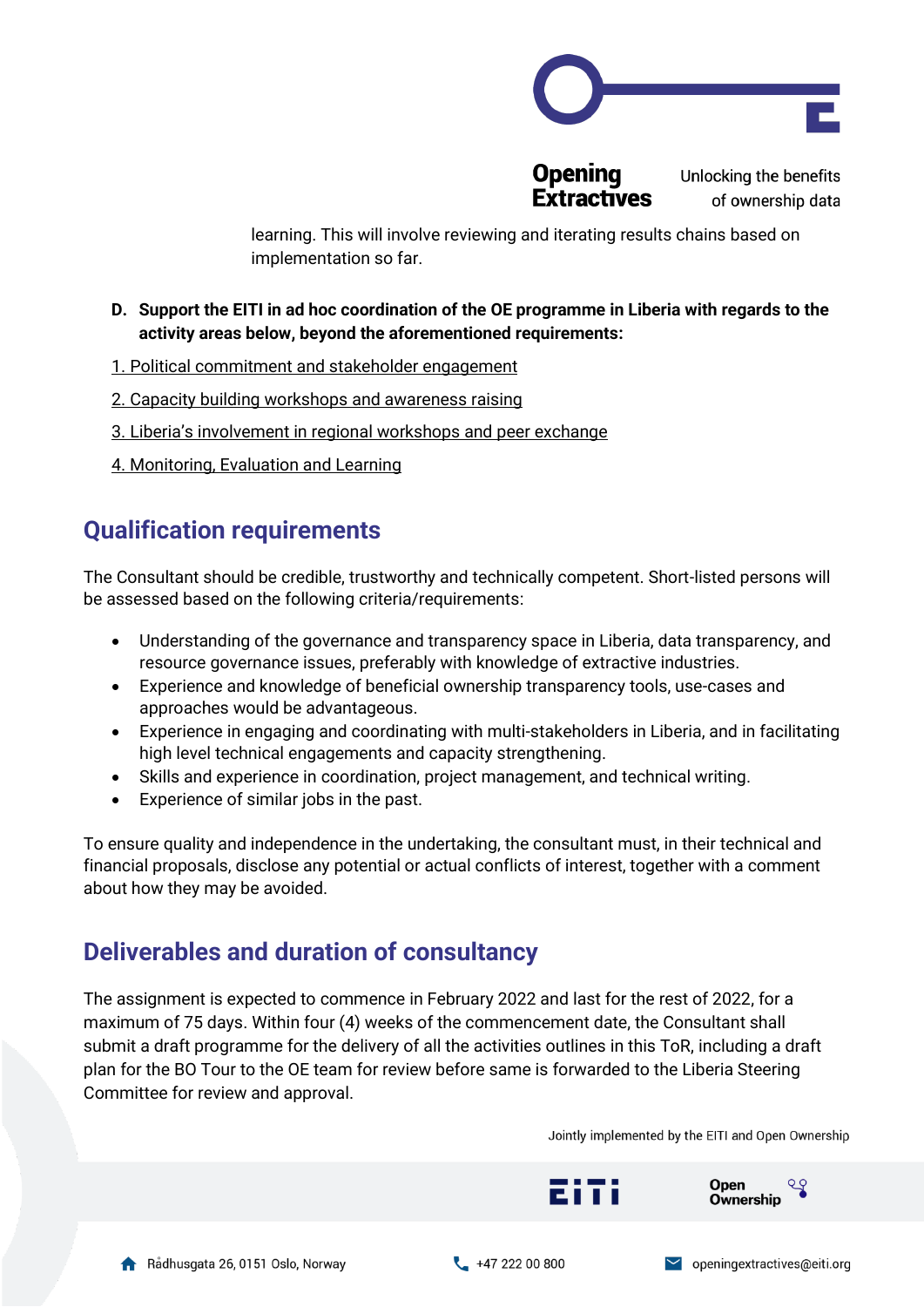

Unlocking the benefits of ownership data

The Consultant is expected provide periodic reports of progress against tasks to the Opening Extractives team, including achievements, challenges, recommendations and action points. The Consultant will report to EITI's Country Manager for Liberia, and indirectly to the OE Programme Manager. The Consultant is expected to work hand in hand with the technical consultant to be hired by Open Ownership under the Opening Extractives programme.

# **Timetable**

The proposed schedule is set out below, and should be agreed in consultation with the Liberia Steering Committee:

| <b>Task</b>                                                                                                              | <b>Timeline</b>             |
|--------------------------------------------------------------------------------------------------------------------------|-----------------------------|
| <b>Signing of contract</b>                                                                                               | February/March 2022         |
| Initial Meeting with Steering Committee and the OE team                                                                  | February/March 2022         |
| A) Support with organising and planning the user consultation<br>sessions on BO declaration form                         | February/March - April 2022 |
| B) a. Public awareness and sensitisation: Development and<br>submission of a draft tour plan                             | February/March 2022         |
| B) b. Implementation of BO Tour Plan                                                                                     | April - June 2022           |
| <b>C) MEL Activities</b>                                                                                                 | March $-$ April 2022        |
| D) Support in ad hoc coordination of OE programme in Liberia<br>- activities TBC depending on outcomes of activities A-C | July - December 2022        |

### **Procurement process**

A consultant will be selected following a quality and cost-based selection procedure. Consultants should submit:

Jointly implemented by the EITI and Open Ownership

Open

**Ownership** 

zitti

ಳ